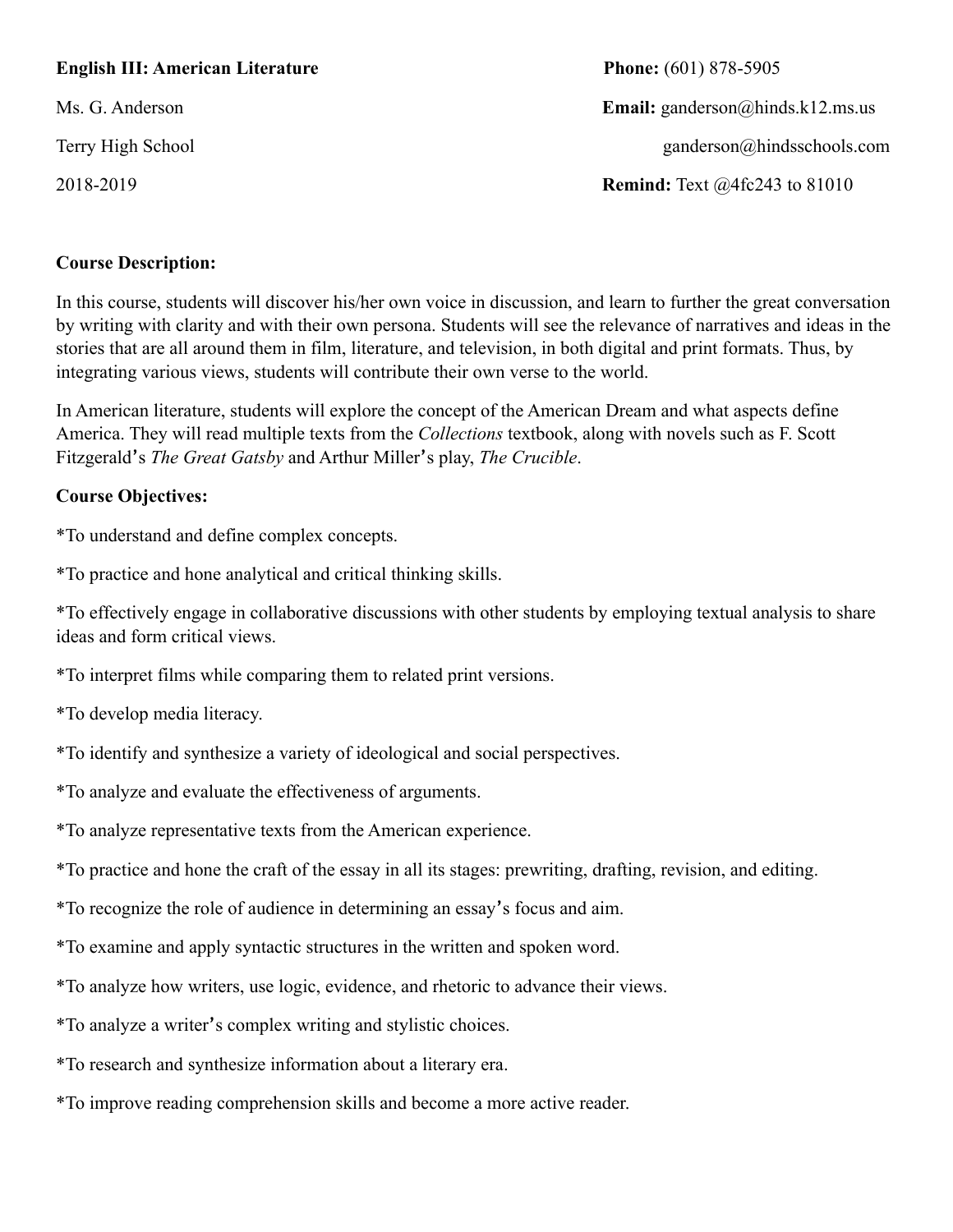## **Course Requirements:**

Students are expected to attend **every class** to succeed. Classroom participation—including in-class note taking, contributions during class discussions, and the completion of assignments that are due—is essential. Failure to comply with the following classroom policies will result in a behavior intervention (verbal warning, desk change, hall conference etc.) upon first offense, parent phone call upon the second offense, and then, a discipline referral upon further offenses. It is left up to the teacher's discretion whether a violation of the rules warrants a verbal warning or an immediate issue of detention or referral.

### **Course Etiquette:**

Belligerent or disrespectful behavior, either directed at the teacher or other students, will not be tolerated. All students must comply with Terry High School's "Dress Code" as outlined on pp.38-39 of the 2017-2018 HCSD Handbook for Parents and Students.

### **Classroom Rules:**

## *1. Be respectful to yourself AND others.*

-This means to everything and everyone in the room. This means that you can be respectful by not throwing things, being rude, having a negative attitude, refusing to communicate or do work, having outbursts, lying, cheating, taking things that aren't yours, using inappropriate language, etc.

### *2. Be on time.*

-This means come to class, on time, every day. If late during first block, students must receive a pass from the office. If late after first block, students will receive a detention.

### *3. Be prepared for class.*

-This means bring all necessary materials (homework, binders, pens, etc.) to class.

*4. Keep electronics put away, at all times!* Phones, Macbooks, and other electronics should not be out unless you are given explicit permission to use them. *If any device is out without permission, I will take it and turn it into the front office.* 

*5. No eating or sleeping in class-doing so will result in an automatic detention.* 

### **Procedures:**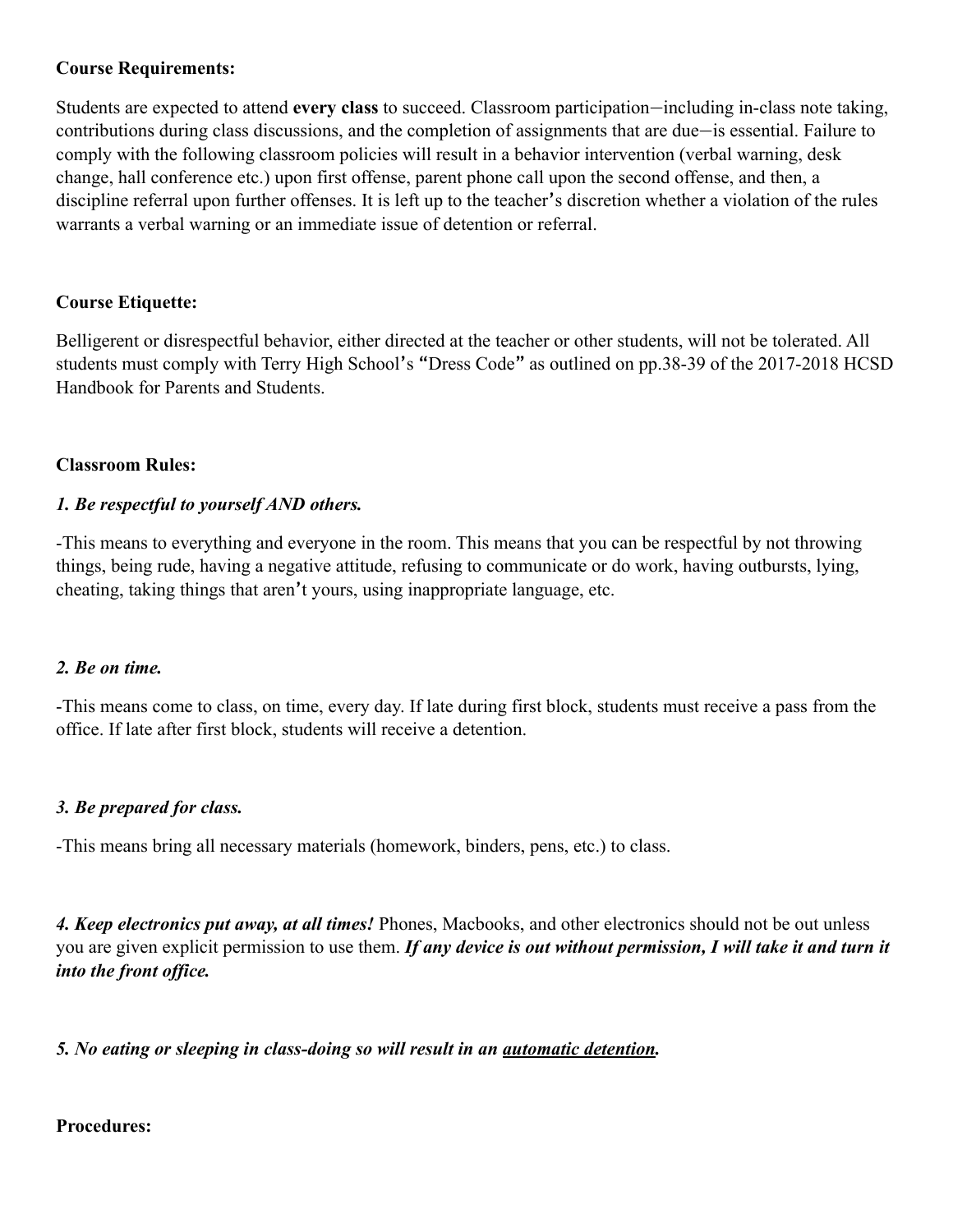- 1. Come in quietly, turn in any homework in your designated bin, sit down in your assigned seat, and get materials out. Immediately begin working on bell ringer. Once you are in the classroom, you cannot leave (Go to the bathroom **before** coming to class. If you are still standing when the bell rings, you are tardy).
- 2. Once the time is up, the instructor and students will review the bell ringer. After the review, students can put away their bell ringers. Bell ringers are turned in on Fridays in the designated bin, regardless of whether the instructor is present or not.
- 3. When the instructor is speaking, **do not talk**. If there is a question or concern, raise your hand and wait for the instructor to call on you.
- 4. Per school policy, students can go to the bathroom, during class, after the first 20 minutes of class have passed or before the last 20 minutes of class. *However, it is at the teacher's discretion to determine whether a student is allowed to go to the bathroom or not.*
- **5. The use of electronics will be allowed only when the instructor permits it. Otherwise, keep all electronics put away or they will be taken and turned into the office.**
- 6. You are to stay in your seat **at all times**, unless the instructor has given you permission to get up.
- 7. If you are absent, you are to check Google classroom and the box with your corresponding class period. The assignment will have a date that is due on it. **If this assignment is not turned in by this due date, it will be deemed late and will not be accepted**. If a student is absent due to unforeseen circumstances (e.g. death in the family, illness, etc.), it will be at the *TEACHER'S* discretion as to how much time a student will be allotted to complete and turn in work.

# **8. LATE WORK** *(Homework/Other Daily Assignments)* **WILL NOT BE ACCEPTED UNDER ANY CIRCUMSTANCES.**

- 9. If a student is absent, he/she will be allowed the same number of days to return the completed major assignment as the number of days missed from the class (i.e. missed two days= return all work within two days of returning to class); this must be uploaded to Google classroom unless instructed otherwise. If not completed, the student will be docked 10 points until they upload the assignment or receive a zero. Reference 'Grading Policy' in syllabus for other information regarding absences and make-up work.
- 10. Five to ten minutes before the bell rings, the instructor will explain/hand out homework, hand out an exit ticket, or answer any questions. Students will then be allowed to gather their things, clean up, and get ready to go to the next class. Students will remain in desks until the bell rings and they are dismissed; the bell does not dismiss you, **I DO**.
- 11. For class discussions, separate rules and procedures will be given at the time of discussion.
- 12. If an assembly is called, students will quietly wait for directions from the instructor.
- 13. If announcements come over the intercom, students will quietly listen to them and continue with their work.

# **Bullying:**

Students will not harass or otherwise act violently towards other students *(see 2017-2018 HCSD Handbook, p. 42 for the official school policy on bullying).*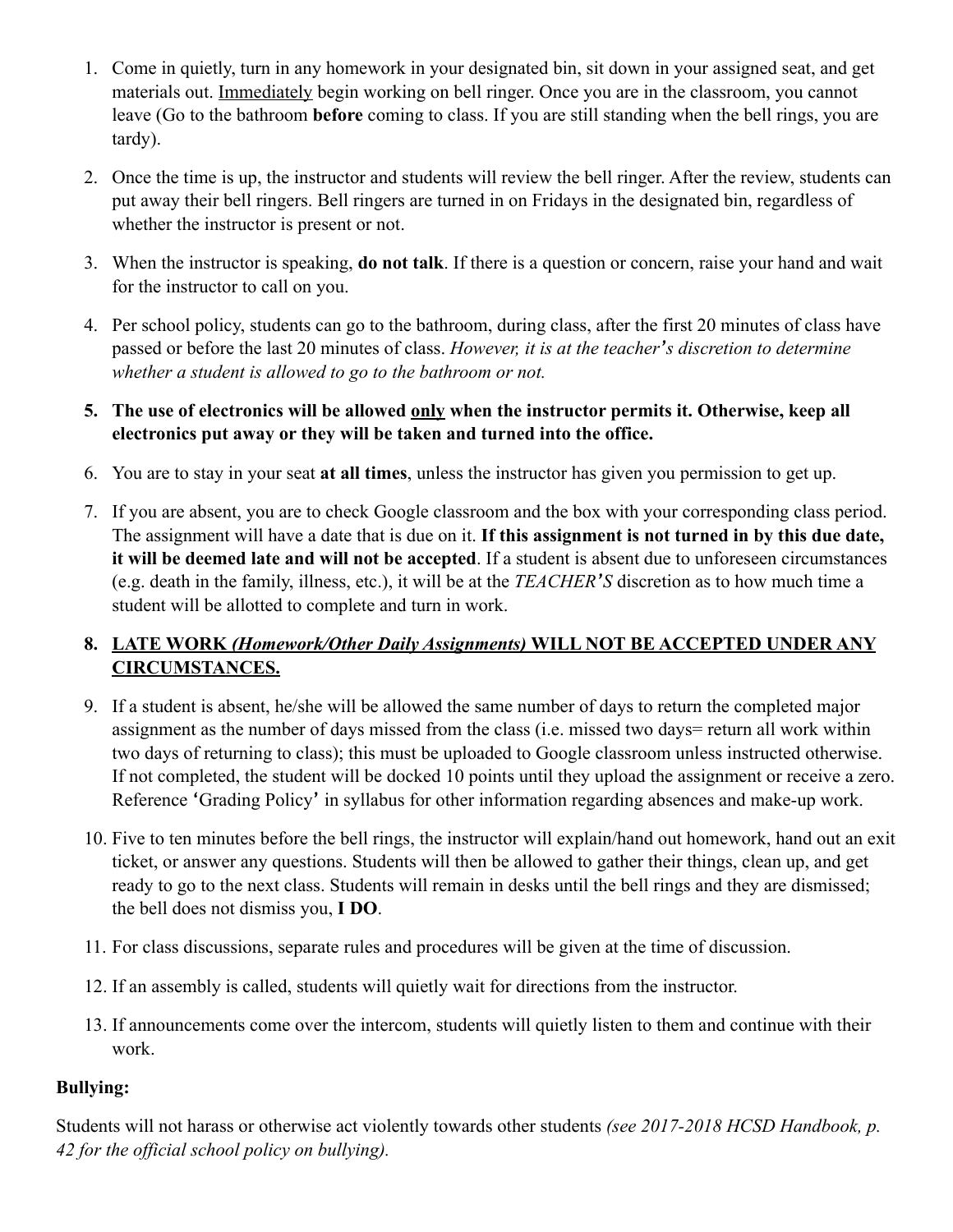## **Required Materials:**

- 1. One three-ring binder (1 in. or in a shared binder with its own section/divider) and/or folder for class handouts and notes
- 2. Paper
- 3. Blue or black ink pens **only**-Pencils will not be used unless permission is given to use them; Failure to use a blue or black ink pen will result in points (10) being deducted from the assignment, test, etc.
- 4. Highlighters
- 5. White-Out or Correction Tape
- 6. MacBooks

### **Course Structure:**

Given the dynamic nature of a classroom environment as well as the diversity of needs a class may have, a certain amount of flexibility with regards to the course structure is necessary. Nevertheless, classes will generally proceed as follows:

**"Bell Ringer" assignment (5-15 min.):** Students will follow the assignment instructions that will be on the board every day at the start of class and will review with the instructor when completed.

**Direct Instruction (15-25 min.):** The teacher will introduce and explain new material. In preparation for college, students are required to take notes during direct instruction during some classes.

**Student-led Instruction (15-25 min.):** This portion of class will involve collective and individual readings of various texts, small group assignments, literature circles/classroom discussions, and independent work.

**Homework briefing/Exit Ticket (5-10 min.):** Students will be informed of their homework assignments and given an opportunity to ask questions for clarification. Some days before leaving, students will complete an exit ticket to reflect on the major points of the lesson.

### **Course Assessments:**

**Daily/HW/Quizzes (25%):** Students will have periodic vocabulary and reading quizzes in addition to homework and other daily assignments. Occasional notebook checks will also occur.

**Essays/Projects/Tests (50%):** Out-of-class essays will be typed in 12 point, Times New Roman font and double-spaced. A specific writing prompt and further instructions will be given when papers are assigned. Students will receive handouts detailing requirements for both essays and projects. Students will receive handouts with rubrics for any projects or papers.

**Exam (25%):** Both nine-week exams and semester exams are cumulative.

## **Grading Policy:**

- **A. 100-90**
- **B. 89-80**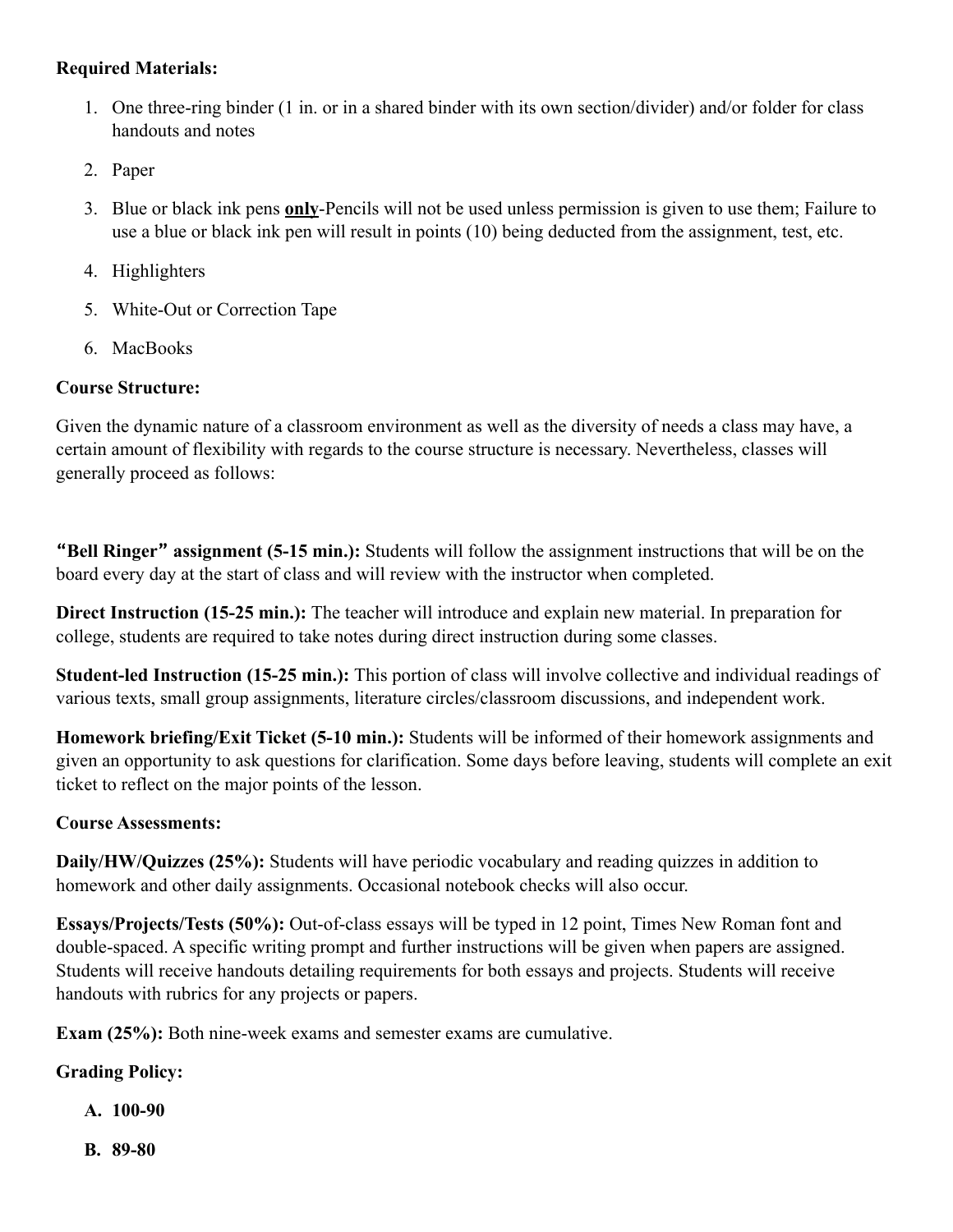- **C. 79-70**
- **D. 69-60**

# **F. 59 and below**

This course will follow the HCSD grading scale as outlined on p.24 of the handbook. Students will follow the instructions for any make-up work located in **Procedures** section of this syllabus. Additionally, the makeup policy of the district will also be followed for this class. If a student is absent the day a **major assignment** is due (i.e. an essay), they must upload the assignment to Google classroom. Students will be allowed the same number of days to return the completed major assignment as the number of days missed from the class (i.e. missed two days= return all work within two days of returning to class). Otherwise, the major assignment will be deemed "late" and receive late penalties *(10% off every day the assignment is late).* 

The student must make up all missed tests and quizzes before or after school. Students are to make arrangements with the teacher. **They have one week to make up a test or receive a zero for that test.** Students who must miss several days in a row due to illness need to consult with the teacher to make special arrangements for missed work. *Any student with ten or more unexcused days will not be allowed to make up missed work and will receive a zero for all missed work.* 

Students must discuss with the instructor days they are available to make up any test or quizzes. **Quizzes not made up within two days will receive an automatic zero**.

The student will be required to retrieve missed work out of the makeup boxes, in front of the window. *It is not the teacher's responsibility to remind the student about any missed work.* If a student has questions about missed work, he/she should first speak with another student and then plan to meet with the teacher before or after class. *The teacher will not stop class to re-teach the material missed by an individual student.* 

## **Online Resources:**

The instructor will frequently provide students with websites that will be useful throughout the course of the class. Students will be encouraged to use these sources to better improve their learning. Instructions and other information will be given separately to students.

## **Plagiarism:**

Students who are caught cheating, plagiarizing, or engaging in any other form of academic dishonesty are subject to receiving an automatic zero on the assessment/assignment in question. Plagiarism is defined as the intentional or unintentional use of another's words and ideas without crediting the source.

### **Disclaimer:**

*The teacher reserves the right to adjust the course syllabus as needed.*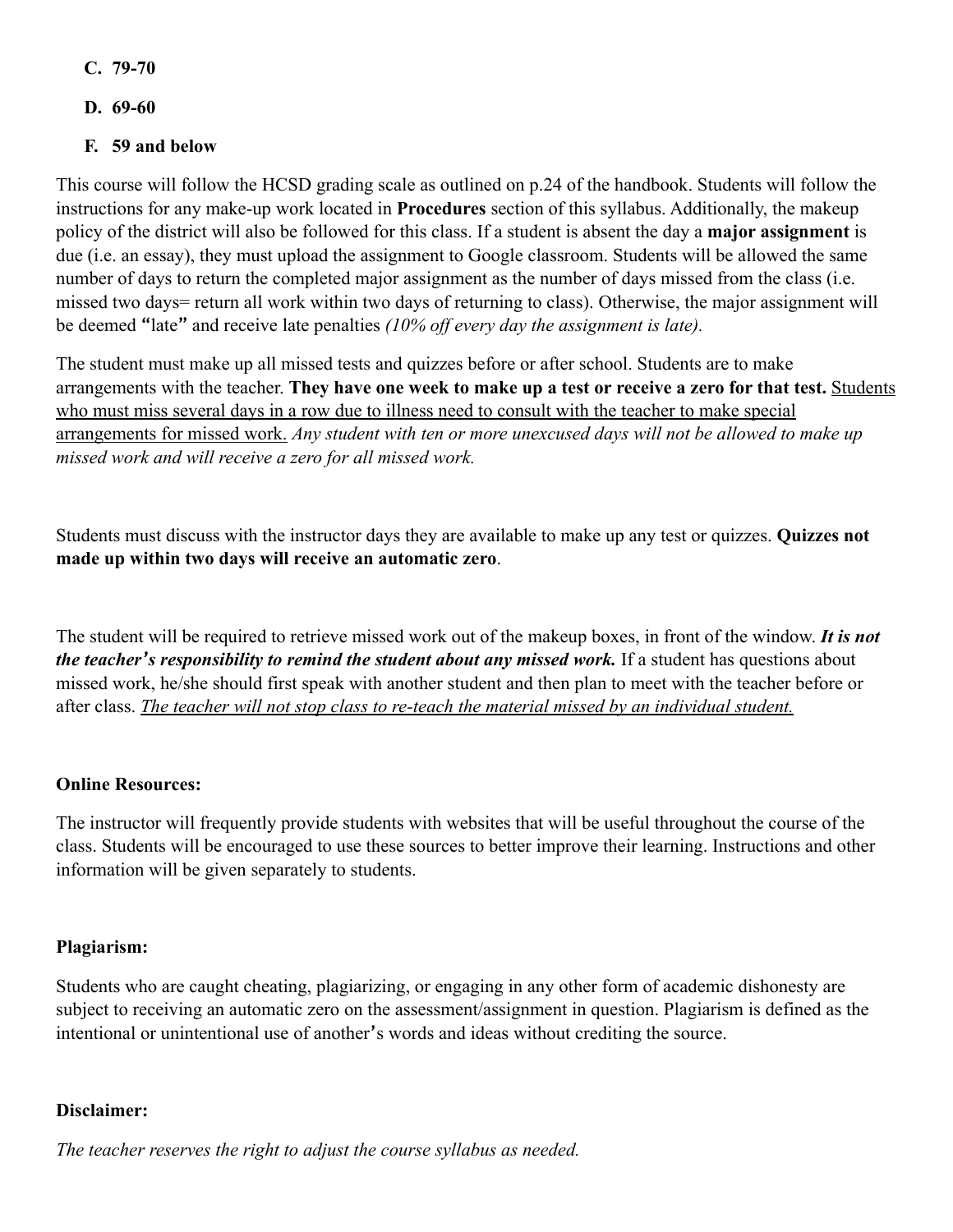**Please sign and return this portion by Friday, January 11, 2018.**

**I have read and will comply with the course syllabus for English III.** 

*Student name (printed):* **\_\_\_\_\_\_\_\_\_\_\_\_\_\_\_\_\_\_\_\_\_\_\_\_\_\_\_\_\_\_\_\_\_**